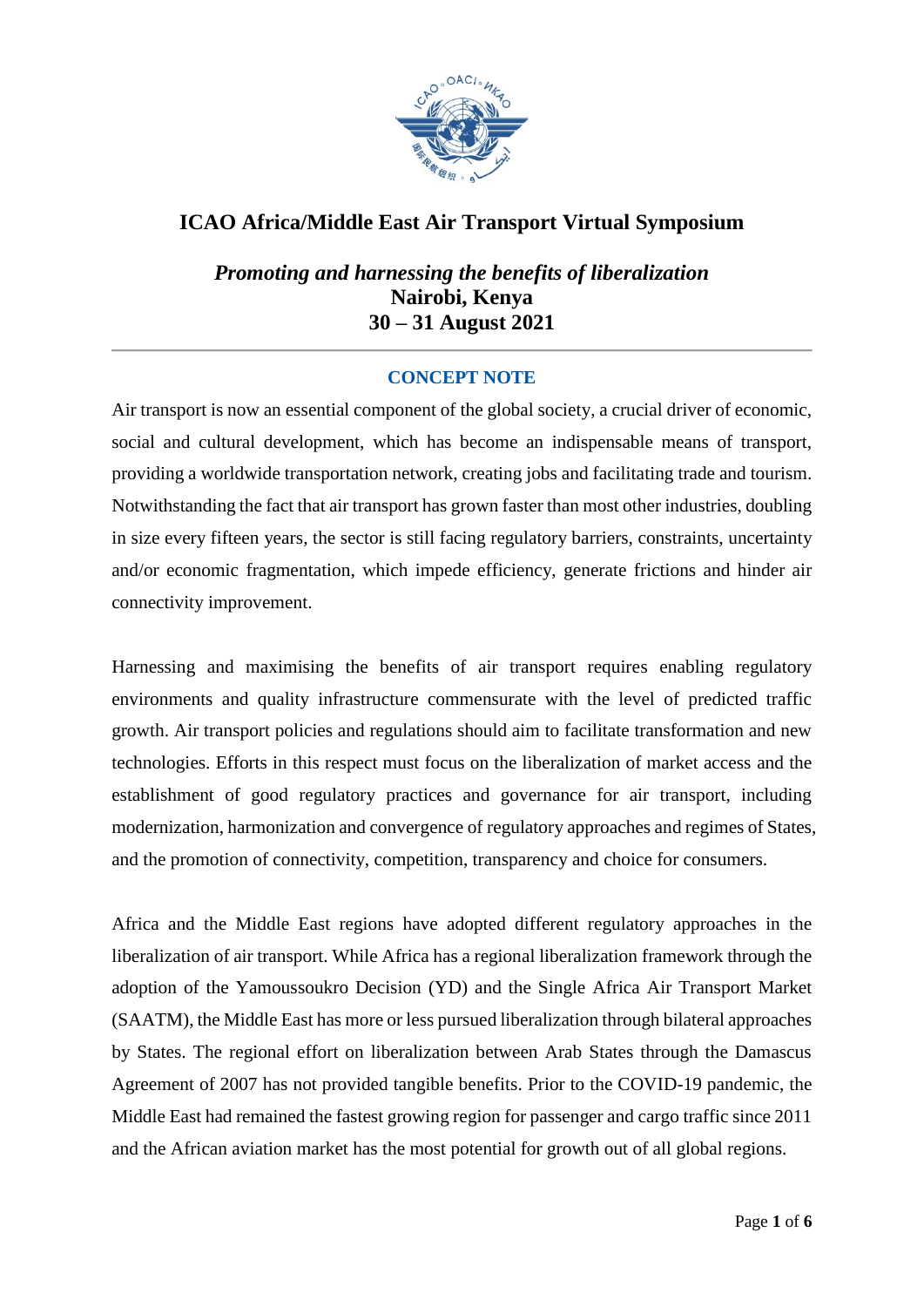The COVID-19 pandemic and the associated public health risk mitigation measures including travel restrictions and borders closure, have resulted in unprecedented depressed travel demand and significant disruptions to businesses and supply chains in global air transport. As the crisis threatens the very existence of the industry, while developing industry recovery strategies, States in Africa and the Middle East Regions have the opportunity to reassess their regulatory frameworks with a view to put in place measures that would allow the industry to do business in a more favourable operating environment and expand into new markets.

ICAO has provided guidance to States in order to keep critical supply chains operating globally, assist in expediting the repatriations of stranded citizens, support the operations of necessary crew and personnel, and ensure that urgently needed humanitarian and emergency air service were maintained. The outcome of the third phase of the ICAO Council Aviation Recovery Task Force (CART) provides recommendations and guidance to States to further support their endeavours in coping with the significant fallouts caused by the crisis.

Building on the CART recommendations and guidance as well as efforts from States, the objectives of this Air Transport Symposium are to:

- reassess the impact of COVID-19 on air transport in Africa and the Middle East;
- share good practices on the economic and financial recovery measures put in place by States in the two regions;
- promote ICAO policies and guidance on economic regulation of international air transport including recommendations of the CART Report on economic and financial measures; and
- allow participants to share experiences and agree on concrete measures on building a favourable regulatory environment as well as a transparent, stable and predictable investment climate, in support of aviation recovery and development, notwithstanding the impact of pandemic.

The two-day virtual event will provide a good atmosphere and forum for exchange of ideas and information, as well as for sharing of experiences among policy makers, air transport regulators, industry representatives, aviation professionals and other stakeholders, particularly from Africa and the Middle East regions.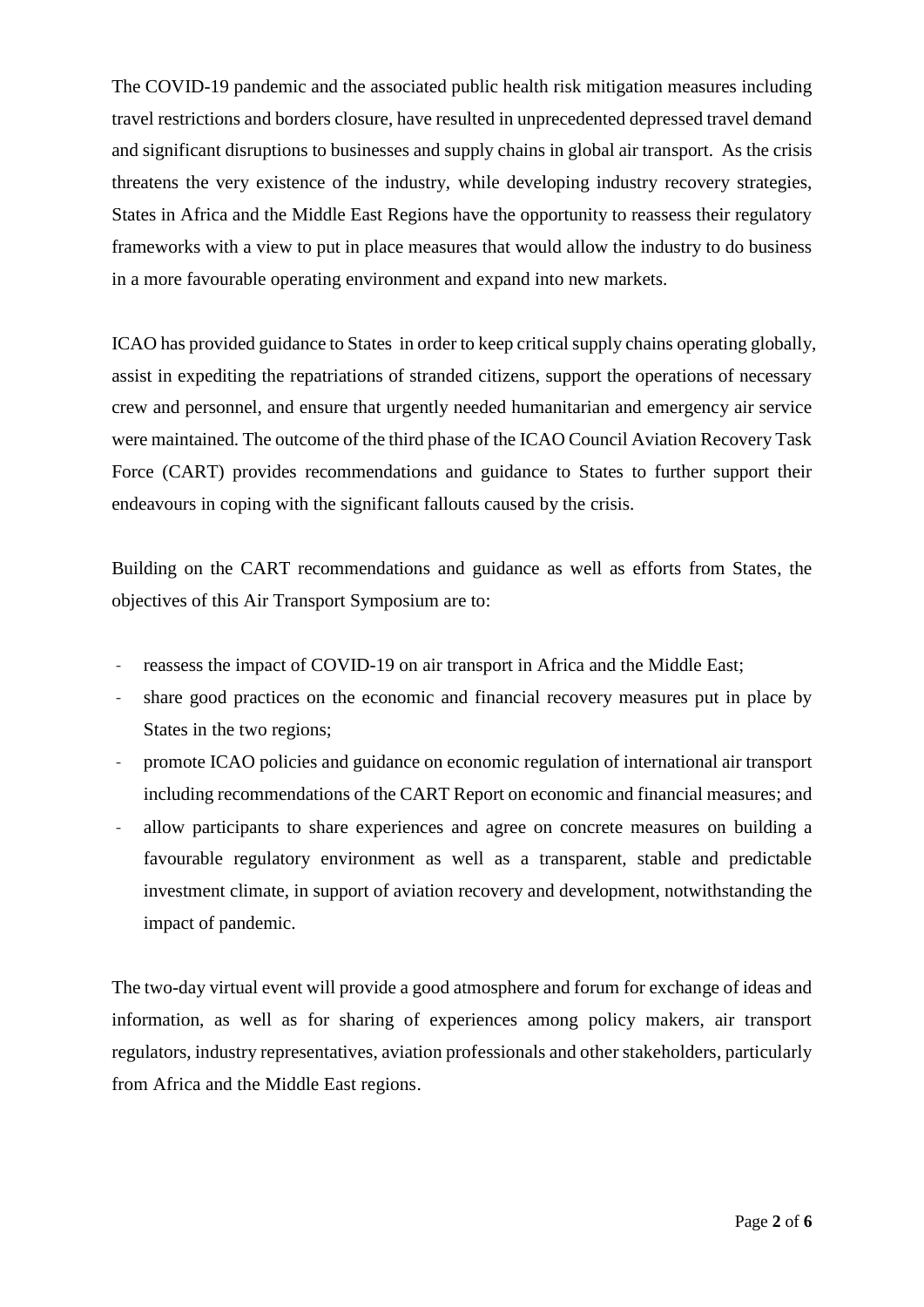

# **ICAO Africa/Middle East Air Transport Virtual Symposium**

## *Promoting and harnessing the benefits of liberalization* **Nairobi, Kenya 30 – 31 August 2021**

### **Air Transport Symposium**

| Day 1 – Monday, 30 August 2021<br><b>Air Transport Symposium</b> |                                                                                                                                                                                                                                                                                                                                                                                                                                                                                                                                   |  |
|------------------------------------------------------------------|-----------------------------------------------------------------------------------------------------------------------------------------------------------------------------------------------------------------------------------------------------------------------------------------------------------------------------------------------------------------------------------------------------------------------------------------------------------------------------------------------------------------------------------|--|
| <b>Time (UTC)</b>                                                |                                                                                                                                                                                                                                                                                                                                                                                                                                                                                                                                   |  |
| 1100-1130                                                        | <b>Opening Ceremony</b>                                                                                                                                                                                                                                                                                                                                                                                                                                                                                                           |  |
|                                                                  | Welcome remarks by ICAO Regional Director, ESAF, Mr. Barry Kashambo;<br>$\overline{\phantom{a}}$<br>Special remarks by Commissioner for Infrastructure and Energy of the African<br>Union Commission - H.E. Dr. Amani Abou-Zeid;<br>Special remarks by Assistant Secretary General, League of Arab States, Head<br>of Economic and Social Sector - H.E. Dr. Kamal Hassan Ali; and<br>Keynote address by Secretary General of ICAO - Mr. Juan Carlos Salazar.                                                                      |  |
| 1130-1300                                                        | Session 1 – Addressing the challenges of COVID-19 and States' aviation<br>recovery efforts (Panel Discussion)                                                                                                                                                                                                                                                                                                                                                                                                                     |  |
|                                                                  | COVID-19 pandemic and the associated public health risk mitigation measures resulted<br>in unprecedented depressed travel demand and significant disruptions to businesses and<br>supply chains in global air transport. Efforts are being made by ICAO, States, industry<br>and other stakeholders, on the recovery of the industry. This session will focus on<br>addressing the impact of COVID-19 and economic and financial measures put in place<br>by Africa and the Middle East States on the recovery of their industry. |  |
|                                                                  | <b>Moderator:</b><br>> Mr. Mohamed Khalifa Rahma, Director, Air Transport Bureau, ICAO.                                                                                                                                                                                                                                                                                                                                                                                                                                           |  |
|                                                                  | <b>Panellists:</b><br>AMr. Tefera Mekonnen Tefera, Secretary-General, AFCAC;<br>A Mr. Kamil Al-Awadhi, IATA's Regional VP for Africa and Middle East;<br>> Mr. Abderahmane Berthé, Secretary General, AFRAA;<br>A Mr. Abdul Wahab Teffaha, Secretary General, Arab Air Carrier's Organization<br>(AACO);                                                                                                                                                                                                                          |  |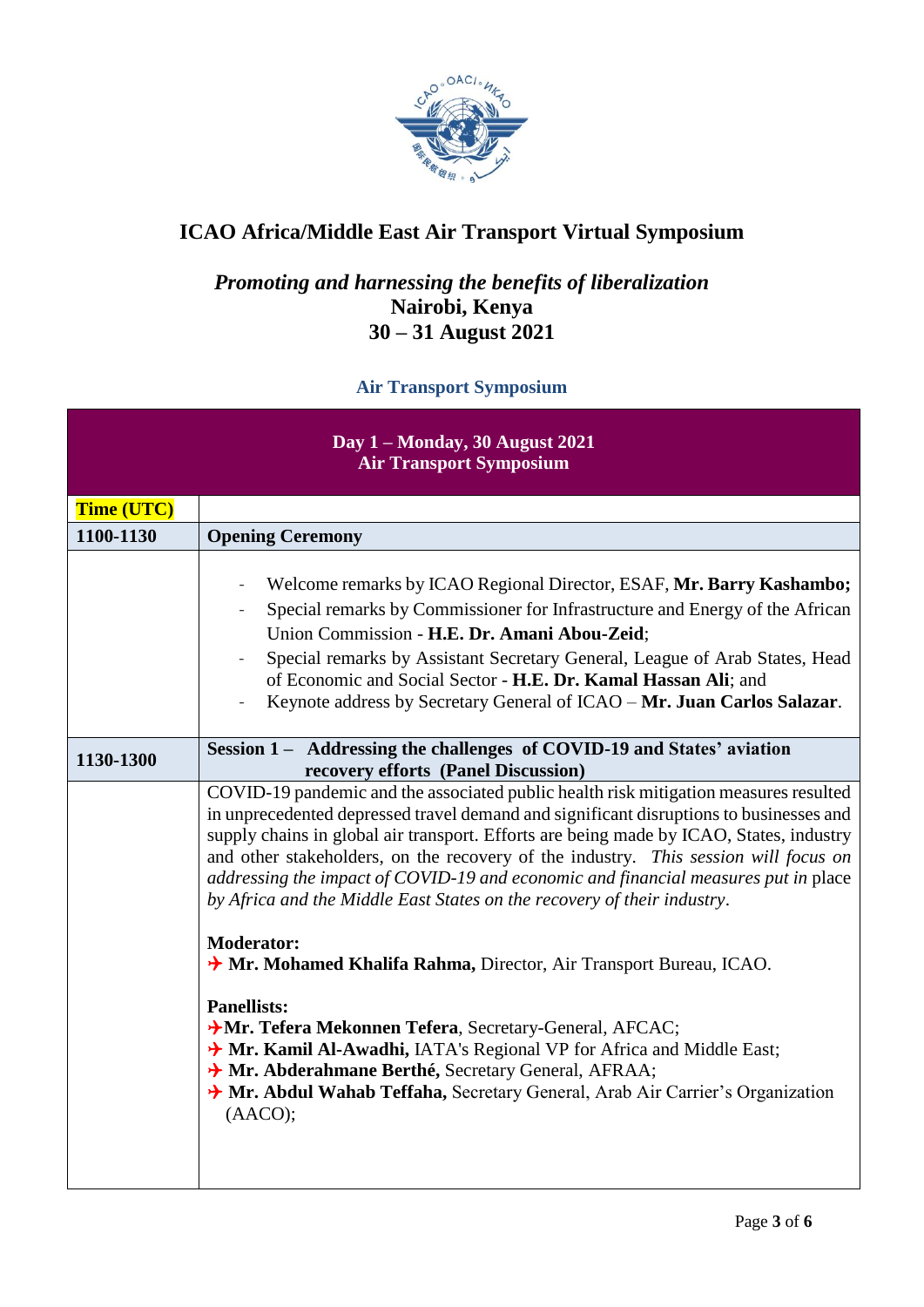|           | $\rightarrow$ Capt. Haitham Misto, Chief Executive Officer and Chief Commissioner Civil<br>Aviation Regulatory Commission (CARC) JORDAN; and                                                                                                                                                                                                                                                                                                                                                                                                                                                                                                                                                                                                                                                                                                                                                                                                                                                                                                                       |
|-----------|--------------------------------------------------------------------------------------------------------------------------------------------------------------------------------------------------------------------------------------------------------------------------------------------------------------------------------------------------------------------------------------------------------------------------------------------------------------------------------------------------------------------------------------------------------------------------------------------------------------------------------------------------------------------------------------------------------------------------------------------------------------------------------------------------------------------------------------------------------------------------------------------------------------------------------------------------------------------------------------------------------------------------------------------------------------------|
|           | A Mr. Gilbert Kibe, Director General, Kenya Civil Aviation Authority.                                                                                                                                                                                                                                                                                                                                                                                                                                                                                                                                                                                                                                                                                                                                                                                                                                                                                                                                                                                              |
| 1300-1310 | <b>Break</b>                                                                                                                                                                                                                                                                                                                                                                                                                                                                                                                                                                                                                                                                                                                                                                                                                                                                                                                                                                                                                                                       |
| 1310-1410 | <b>Session 2 - Harmonizing Regional Air Transport Regulatory Framework (Panel</b><br>Discussion)                                                                                                                                                                                                                                                                                                                                                                                                                                                                                                                                                                                                                                                                                                                                                                                                                                                                                                                                                                   |
|           | The objective of liberalization is to create a favourable environment in which air<br>transport players can operate and prosper, and consumers benefit from enhanced<br>services, additional choices and better value. While there has been a general desire for<br>fostering regulatory convergence in the areas of consumer protection, competition and<br>taxation regulations and policies for international air transport, achieving this has<br>remained a challenge. This Session will focus on the examination and the achievement<br>of common tools, policy guidance and best practices for regional harmonization and<br>compatibility of regulatory regimes on consumer protection, competition and taxation<br>regulations and policies for international air transport especially with situation created<br>by the pandemic.                                                                                                                                                                                                                         |
|           | <b>Moderator:</b><br>$\rightarrow$ H.E. Sherif Fathi Attia, member of International Partners for Aviation<br>Development Innovation and Sustainability Organization (iPADIS) Board and<br>former Minister of Aviation of Egypt.                                                                                                                                                                                                                                                                                                                                                                                                                                                                                                                                                                                                                                                                                                                                                                                                                                    |
|           | <b>Panellists/Speakers:</b><br>H.E. Mr. Abdenbi Manar, Director General, Arab Civil Aviation Organization<br>(ACAO);<br>$\rightarrow$ Dr. Eng. Elijah Chingosho, Director General, Civil Aviation Authority of                                                                                                                                                                                                                                                                                                                                                                                                                                                                                                                                                                                                                                                                                                                                                                                                                                                     |
|           | Zimbabwe;<br>A Mr. Peter Amaleboba, Legal Adviser, African Civil Aviation Commission<br>(AFCAC); and<br>A Mr. Fathi Atti, Senior Vice President, Aeropolitical and Corporate Affairs, Qatar<br>Airways.                                                                                                                                                                                                                                                                                                                                                                                                                                                                                                                                                                                                                                                                                                                                                                                                                                                            |
| 1410      | <b>End of First Day of the Symposium</b>                                                                                                                                                                                                                                                                                                                                                                                                                                                                                                                                                                                                                                                                                                                                                                                                                                                                                                                                                                                                                           |
|           | Day 2 – Tuesday, 31 August 2021                                                                                                                                                                                                                                                                                                                                                                                                                                                                                                                                                                                                                                                                                                                                                                                                                                                                                                                                                                                                                                    |
| 1100-1200 | <b>Session 3 - Cooperation and Cross-Border Investments in Airlines (Panel</b><br>discussion)                                                                                                                                                                                                                                                                                                                                                                                                                                                                                                                                                                                                                                                                                                                                                                                                                                                                                                                                                                      |
|           | During the Sixth Worldwide Air Transport Conference (ATConf/6), it was<br>acknowledged that States had used various means in the liberalization of air carrier<br>ownership and control including unilateral, bilateral, regional, plurilateral and<br>multilateral approaches. At the 40 <sup>th</sup> ICAO Assembly, it was agreed that ICAO should<br>continue the development of an international convention on foreign investment in<br>airlines. The liberalization of air carrier ownership and control will encourage cross-<br>border investments and airline mergers. The impact of COVID-19 on air carriers has<br>further underscored the urgent need for encouraging cross border investments in order<br>to save airlines from bankruptcy and collapse. This Session will focus on the various<br>regulatory approaches to, and the benefits of, liberalizing air carrier ownership and<br>control; and highlight the opportunities for cooperation and cross border investments<br>for airlines in Africa and the Middle East.<br><b>Moderator:</b> |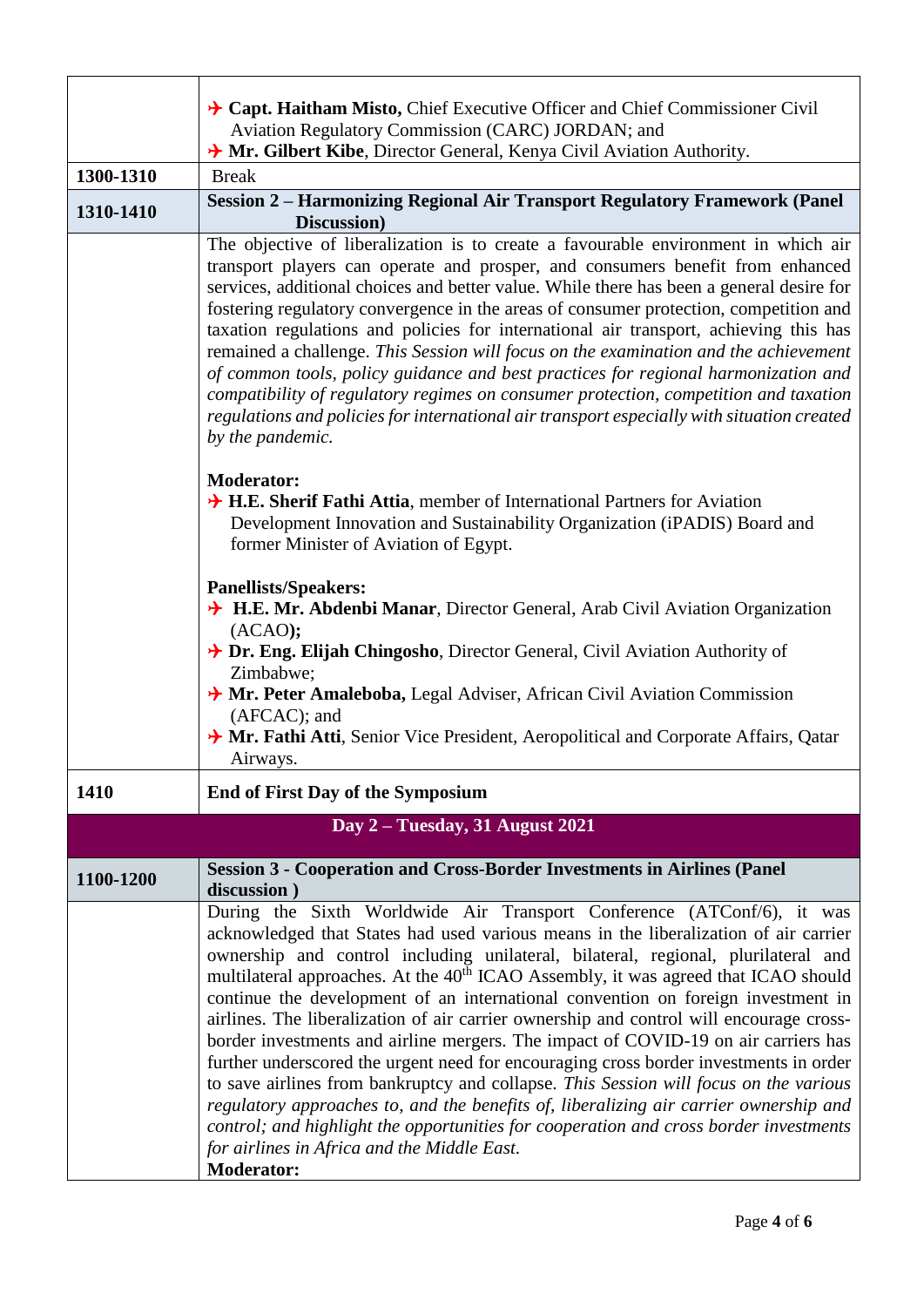|           | $\rightarrow$ Captain Musa Nuhu, Director General, Nigerian Civil Aviation Authority.                                                                                                                                                                                                                                                                                                                                                                                                                                                                                                                                                                                                                                                                                                                                                                      |
|-----------|------------------------------------------------------------------------------------------------------------------------------------------------------------------------------------------------------------------------------------------------------------------------------------------------------------------------------------------------------------------------------------------------------------------------------------------------------------------------------------------------------------------------------------------------------------------------------------------------------------------------------------------------------------------------------------------------------------------------------------------------------------------------------------------------------------------------------------------------------------|
|           | $\rightarrow$ ICAO Presentation                                                                                                                                                                                                                                                                                                                                                                                                                                                                                                                                                                                                                                                                                                                                                                                                                            |
|           | <b>Panellists/Speakers:</b>                                                                                                                                                                                                                                                                                                                                                                                                                                                                                                                                                                                                                                                                                                                                                                                                                                |
|           | $\rightarrow$ Mr. Allan Kilavuka, Chief Executive Officer, Kenyan Airways;<br>> Mrs. Paule Assoumou Koki, Director General, Cameroon Civil Aviation<br>Authority (CCAA);<br>A Mr. Gabriel Mocho Rodriguez, Civil Aviation and Tourism Services Section<br>Secretary, International Transport Worker's Federation; and<br>$\rightarrow$ Captain Jack Netskar, President of the Federation, IFALPA.                                                                                                                                                                                                                                                                                                                                                                                                                                                          |
| 1200-1300 | Session 4 – Impact of Levies on Air Transport Sustainability (Panel Discussion)                                                                                                                                                                                                                                                                                                                                                                                                                                                                                                                                                                                                                                                                                                                                                                            |
|           | The past decade has seen the proliferation of various taxes on the sale and use of air<br>transport, particularly in Africa. The imposition of taxes is considered<br>counterproductive because in many cases the revenue raised is far less than the<br>economic benefits that are relinquished because of reduced demand for air travel.<br>Addressing this problem has become necessary especially in view of the need to<br>stimulate traffic to facilitate the recovery of the industry. This session will examine<br>whether taxes on air transport are sustainable ways for governments to generate revenue<br>and how to build robust cost-benefit analyses for decision-makers to show the impacts<br>of excessive levies on aviation growth.                                                                                                     |
|           | <b>Moderator:</b><br>$\rightarrow$ Capt. Haitham Misto, Chief Executive Officer and Chief Commissioner Civil<br>Aviation Regulatory Commission (CARC) JORDAN.                                                                                                                                                                                                                                                                                                                                                                                                                                                                                                                                                                                                                                                                                              |
|           | <b>Panellists/Speakers:</b><br>A Mr. Ing. Charles Kraikue, Director General, Ghana Civil Aviation Authority;<br>Ar. Ali Tounsi, Secretary General, ACI, Africa;<br>$\rightarrow$ Ms. Funke Adeyemi, Regional Director, Advocacy and Strategic Relations for<br>Africa, IATA;<br>→ Capt. Fola Akinkuotu, Managing Director/CEO, Nigerian Airspace Management<br>Agency (NAMA); and                                                                                                                                                                                                                                                                                                                                                                                                                                                                          |
|           | → Mr. Sanjeev Gadhia, CEO, Astral Aviation<br><b>Break</b>                                                                                                                                                                                                                                                                                                                                                                                                                                                                                                                                                                                                                                                                                                                                                                                                 |
| 1300-1310 |                                                                                                                                                                                                                                                                                                                                                                                                                                                                                                                                                                                                                                                                                                                                                                                                                                                            |
| 1310-1410 | Session 5 – Stimulating Investments in Financing the Development of Aviation<br><b>Infrastructure (Panel discussions)</b>                                                                                                                                                                                                                                                                                                                                                                                                                                                                                                                                                                                                                                                                                                                                  |
|           | Based on the outcome of the ICAO World Aviation Forums and the adoption of the<br>Declaration and Framework for Plan of Action for Development of Aviation<br>Infrastructure in Africa, this session will discuss how to obtain sustainable investment<br>to aviation infrastructure projects, in conjunction with the recovery efforts from the<br>impact of COVID-19. Particular focus will be on: $a$ ) building a transparent, stable and<br>predictable investment climate; b) creating good governance such as enabling<br>institutional, legal and regulatory frameworks and monitoring and evaluation<br>mechanisms; and c) consolidating planning and development efforts for aviation,<br>tourism and trade infrastructure in an appropriately balanced development of<br>transport modes, including multi-modal and urban planning initiatives. |